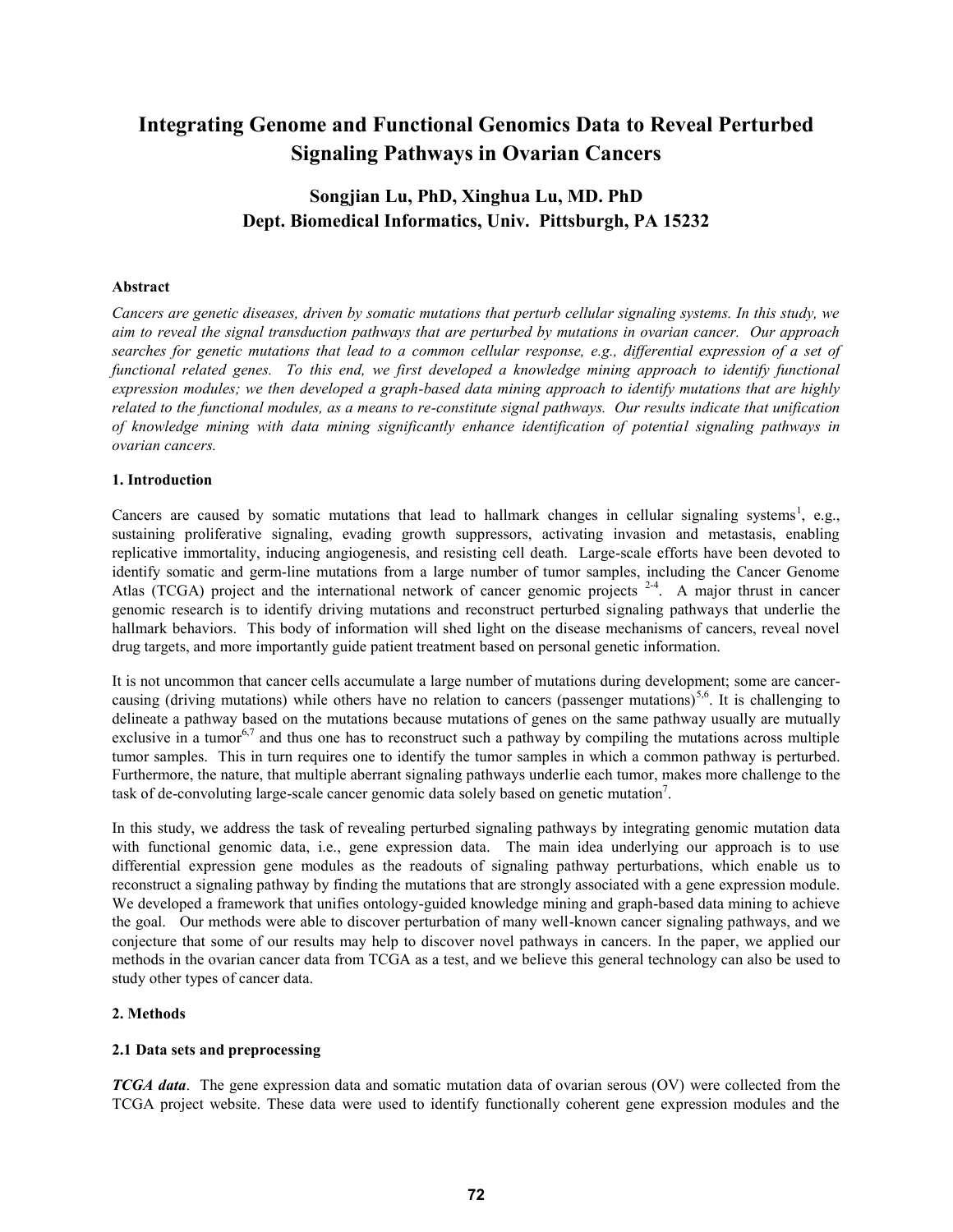somatic mutations that are strongly associated with them. In the TCGA data, gene expressions of tumor and normal cells have been measured using two different platforms – Affymetrix and Agilent.

In this study, we identified differentially expressed genes in each tumor sample so that we could study the association between somatic mutations and gene expression modules at an individual sample level. To this end, we first pooled the expression data from 8 normal control samples collected by the TCGA and determined the average expression value of each gene. Then for each tumor sample, we identified differential expressed genes by calculating the fold change between the sample and the average expression value of the gene in the control group. If a gene demonstrated an over 3-fold change (up or down) in both Affymetrix and Agilent platforms, it was deemed as differentially expressed. We divided genes into up-regulated and down-regulated groups for further analysis.

We labeled a gene as being perturbed if somatic mutation analysis by the TCGA reported a missense, deletion, insertion or frame-shift mutation of the gene. Due to the large volume of data, we did not perform further function analysis to determine if mutations resulted in a loss or gain of function.

**The Gene Ontology**. We collected the Gene Ontology (GO) annotation of genes/proteins from the GO Consortium<sup>8</sup>. The relationships between the concepts (GO terms) were programmatically represented as a directed acyclic graph using a software package referred to as GOGrapher<sup>9</sup>.

### **2.2 Identifying functionally coherent gene expression modules**

Given a set of genes and their functional annotations in the form of GO terms, we grouped the genes into nondisjoint, functionally coherent modules so that the function of each module was represented by a GO term that summarized the function represented by the original GO annotations. Our framework is to utilize the directed acyclic graph (DAG) structure of the GO and the IS A semantic relationship among GO terms to find an informative GO term that captures/retains as much as possible the semantic information of the original annotations of a module of genes. For each tumor sample, we represented the differentially expressed genes and their annotations using a graph referred to as GO-Gene graph<sup>9</sup>, in which GO terms were organized based on the definition of the ontology and genes were attached to their annotation terms. We assessed if the genes annotated by a given term were significantly enriched among the differential expressed genes, based on a *p*-value calculated according to a hypergeometric distribution. If it is not significant, we trimmed the GO term from the graph and merged its associated genes to the ancestor term that would result in the least semantic information  $loss<sup>10</sup>$ . It should be noted that the edges in the original GO structure have no weights. Using the information-theory-based approach<sup>10</sup>, to assign weights for edges in the GO structure, we were able to selectively merge the collapsed term to its closest parent noted. We stopped merging until a GO term was deemed as significant and designated the genes annotated by such a GO term as a coherent expression module. Given a differentially expressed gene list, our algorithm would return a collection of disjoint, coherent modules or a empty collection if no significantly enriched GO terms were identified. We further produced a large collection of gene modules by unioning the modules annotated by a common GO term across multiple tumor samples.

#### **2.3 Finding tumors with a common perturbed signaling pathway**

In this study, we aimed to identify the tumors that shared a common differentially expressed module, which served as the manifestation that these tumors share a common perturbed signaling pathway. We organized the data into a bipartite graph in which nodes on one side were the genes of a functional module, while the nodes on the other side were tumors; an edge between a tumor and a gene indicated that the gene was differentially expressed in the tumor. This approach not only ensured that the gene modules were functionally coherent, but also significantly reduced the complexity of the search of highly connected subgraph in the bipartite graph. We formulated the computational task as follows: find a sub-graph of *k* genes and *l* tumors such that a) the size of the subgraph (*kl*) was maximized, b) each gene was connected to at least *rl* tumors and each tumor was connected to at least *rk* genes in the sub-graph. The task of finding such a subgraph is NP-hard and we designed a greedy algorithm to solve it. In the application, we let *r* to be 0.75,  $k>10$  and  $l>4$ , where variable  $r$  ( $0 < r \le 1$ ) can be thought of as a noise-tolerating parameter, which allows the algorithm to include tumors and genes into a module even when they are not fully connected to their counterparts in the bipartite graph. Due to the space limit, the algorithm is not presented.

#### **2.4 Identifying mutation-prone networks**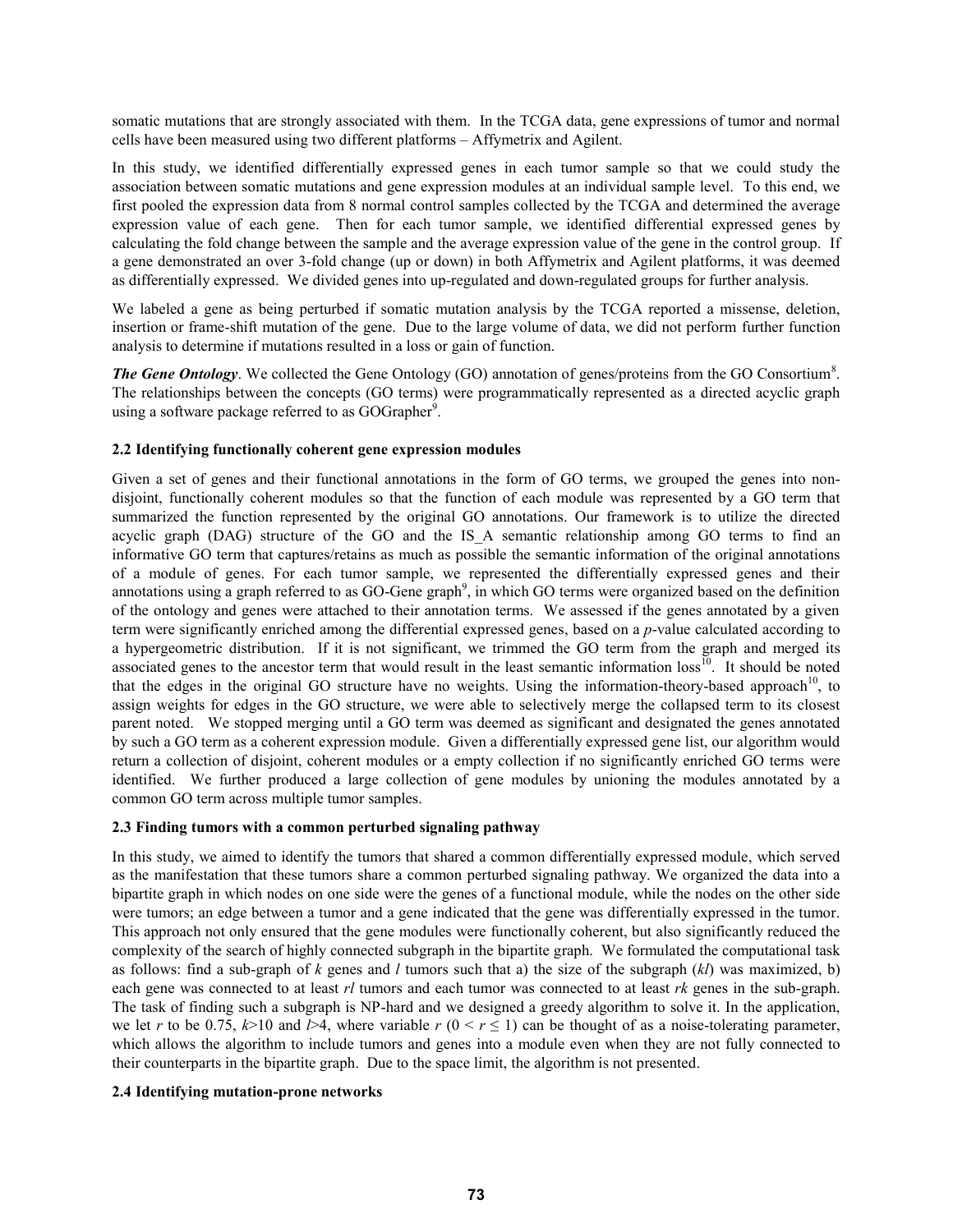Given a cluster of tumor samples associated with a functional module, we collected all the mutated genes in these samples. In order to reveal the connections among proteins encoded by the mutated genes, we constructed a graph based on the global PPI network obtained from the BioGrid<sup>11</sup> database, in which nodes were proteins and an edge indicated physical interaction between a pair of proteins. We further added weights to the proteins, which equaled the number of tumors in which the gene was muted and referred to such a network as PPI-mutation network. A subnetwork consisting heavily mutated genes was extracted as follows. We first applied the *k-*path algorithm developed by Kelley *et al*<sup>12</sup>, to search for the heaviest paths of length *k* within a graph. We further constrained that a path should start with a mutated gene and end with a TF protein, so that the subgraph would contain TFs that were strongly connected to the mutated genes, thus likely to be part of the signaling pathway regulating gene expression. We then reconstructed a mutation-prone subnetwork by joining the top 200 paths.

#### **3. Results and Discussion**

The overarching goal of this study was to delineate signaling pathways that underlie the disease mechanism and different subtypes of ovarian cancers. Our strategy was to use functional genomic data as readouts of signaling pathway perturbations, identify tumors sharing a common

perturbation, and then reconstruct protein networks and constitute the perturbed signaling pathway.

### **3.1 Identifying tumors sharing a common signaling perturbation**

The fundamental assumption underlying our approach is that genetic perturbations along a signaling pathway often leads to differential expression of a set module of genes that perform coherently related functions—differential expression of function modules. This allows us to transform the task of searching for tumors that share a common perturbation in signaling systems into searching for shared expression component.

We represented genetic mutation and expression data as a bipartite graph, see Methods. Then the task was to find a cluster of tumors that are densely connected to a cluster of differentially expressed genes, a task also referred to as biclustering problem<sup>13,14</sup>, which was NP-hard and one of stateof-the-art algorithm, referred to as SAMBA, was developed by Tanay et  $al<sup>14</sup>$ . However the challenge confronting us was that none of the contemporary bioclustering algorithms explicitly pursue functional coherence of genes during module searching, hence modules identified by those approaches usually contained diverse, functionally unrelated genes. To address this issue, we developed an ontology-based knowledge mining approach to first identify functional modules among the differentially expressed genes and then searched for the tumors that were highly connected to a given module, see Methods for details. After applying our methods to the TCGA ovarian cancer data, we identified 178 function modules (70 up-regulated and 108 down-regulated) and their corresponding tumor clusters. We also applied the SAMBA





**Figure 1 Comparison of functional coherence. A.** The cumulative function of intro-module PPI**. B.** The cumulative function of specificity of functions of gene modules.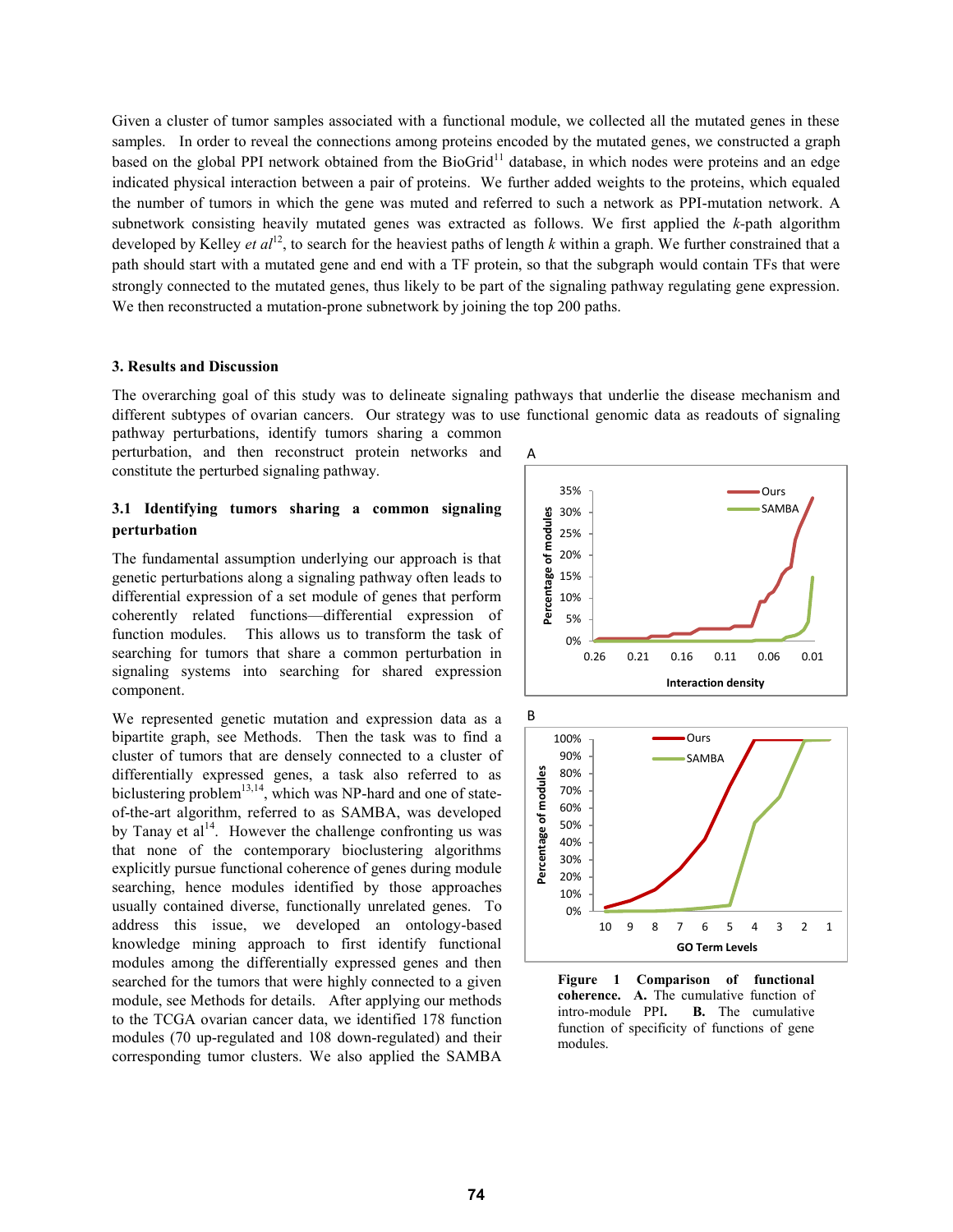algorithm to the same data set, which identified a total of 443 gene modules (196 up-regulated and 247 downregulated) together with their corresponding tumor clusters. We evaluated and compared the functional coherence of gene modules returned by the two clustering methods in the following aspects.

First, we identified all intro-module PPIs and assessed the interaction density by calculating the ratio of the number of actual interactions within module PPIs over the number of all possible pairwise interactions within a module. The results are shown in Figure 1A, which shows the cumulative percent of modules that have a given interaction density or better. The figure shows that the modules by our method have higher intro-module physical interactions. Hence the results indicate that the member proteins of our modules are more likely to perform coherently related functions.

Second, we inspected the specificity of the functional annotations of the gene modules returned by both methods. By nature of our algorithm, each module returned by our method is annotated by a GO term that summarizes the function of its member genes. For each module derived by the SAMBA, we tried to find a common ancestor GO term that covers at least over 50% genes in a module as the representative GO term. We noted that it often took the root of the Biological Process (BP) branch of the GO ontology to fully cover all the genes in the module by the

SAMBA. Figure 1B shows the results of the specificities of the summary GO terms, measured as the number of steps away from the root of BP. The figure shows that the GO terms annotating our modules are significantly more specific than those from the SAMBA; in fact, almost all GO terms from our methods are 5 steps away from the root of the BP, while the majority of the GO terms annotating SAMBA modules are within 5 steps.

Taken together, we believe that our approach identifies functionally coherent gene expression modules, and as such the tumors that highly connected to these expression modules are more likely to share a common perturbed signaling pathway.

We then assessed if the mutated genes from the tumor clusters performed coherently related functions. We noted that the annotations for the mutated genes in tumor clusters tended to be diverse; therefore we compared the specificity



**Figure 2. Function coherence of the mutated genes from tumor clusters**

of the top two most "enriched" GO terms between the two methods, and the results are shown in Figure 2. From the figure, we can see that functional annotations for the mutated genes in the tumor clusters by our methods are more specific than those derived by the SAMBA. A potential interpretation is that mutated genes retrieved by our method perform more coherently related functions.

#### **3.2. Identify perturbed signaling pathways**

After retrieving the tumor samples that likely share a common signaling pathway perturbation—tumors share a common differentially expressed module, we further studied the mutated genes and their relationship to reveal a potential signaling pathway. We retrieved all the mutated genes from the tumor clusters, represented the union of the mutated genes on a PPI network $1$ , and assigned a weight for each mutated gene, which was the number of tumors containing such a mutation. We refer to such a graph as PPI-mutation graph because it contains both the information regarding mutation and PPI. Then, we tried to identify a subgraph so that it contained the genes that were frequently mutated in the tumor cluster, plus the genes that provided connections among them. Here, we aimed to identify the subnetworks that contained as many highly mutated genes as possible while maintained relatively small size. This is a challenging computational task and the setup of commonly used prize-collecting Steiner tree<sup>15</sup> does not fit our scenario because we do not know the Steiner nodes—which mutated genes should be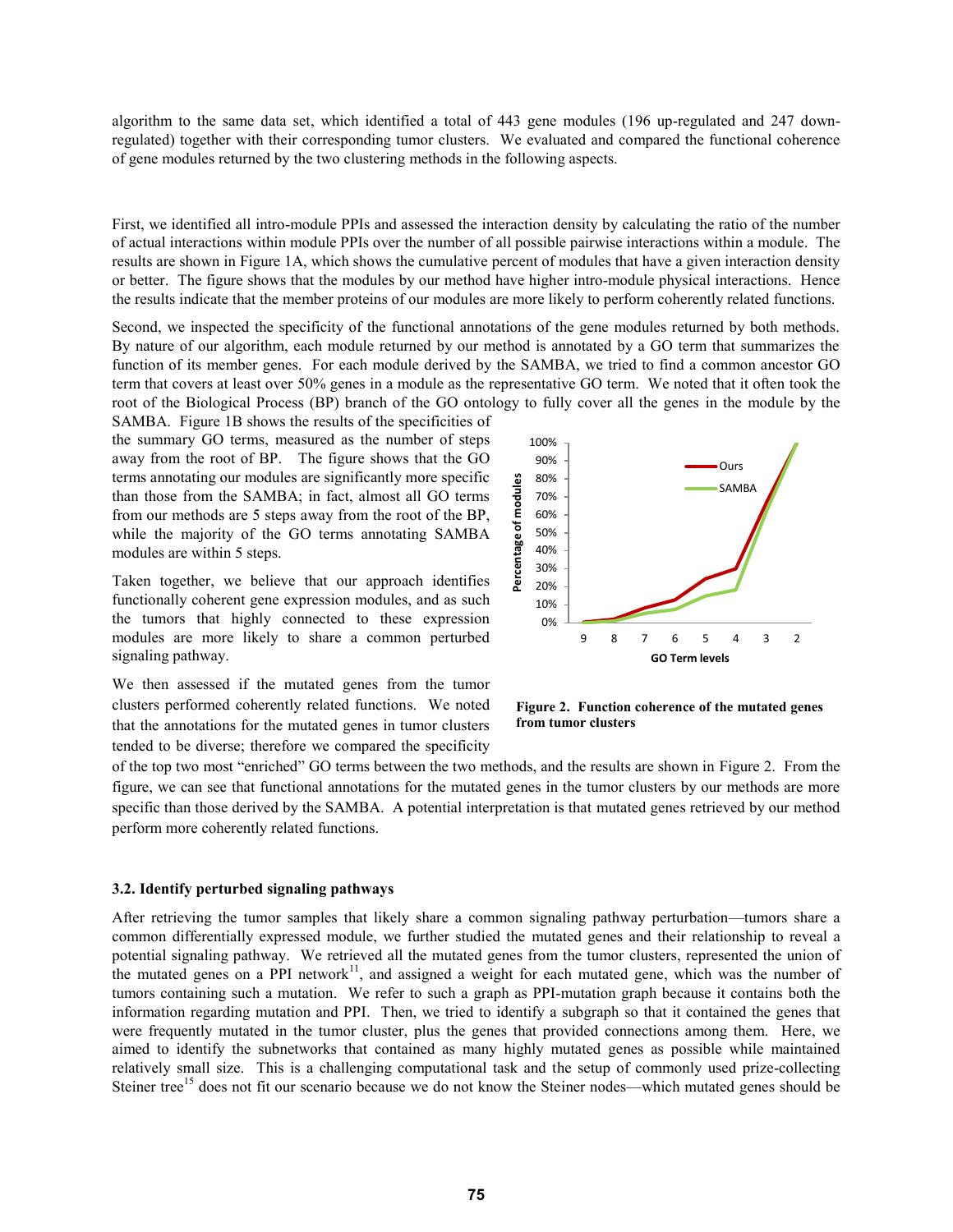**Prostate Cancer Signaling** 



**Figure 3. An example pathway**. The shown ingenuity pathway (*Prostate Cancer Signaling Pathway*) overlaps significantly with the mutation-prone subnetwork corresponding to the expression module annotated by GO:0008285. The overlapping genes are shown as shaded nodes.

included in the subnetwork. In this study, we developed a heuristic algorithm to identify a mutation-prone subgraph, see Methods section.

A mutation-prone subnetwork represents a potential signaling pathway, whose perturbation likely has contributed to the differential expression of a functional module. As a preliminary evaluation of the quality of the networks, we mapped the networks to well-known cancer signaling networks compiled by the NCI (http://pid.nci.nih.gov/index.shtml), by calculating the "enrichment" of the genes from an NCI network in our subnetworks. We found that all 178 mutation-prone subnetworks could be mapped to one or more NCI pathways, with *p*-values ranging from 1E-6 to 1E-16 and an average of 1E-12. The results indicate that indeed our networks contain significant amount of genes involved in cancers signaling. Our networks overlapped with 14 NCI pathways, a number significantly higher than the canonical pathways recently reported by the TCGA consortium on ovarian cancer<sup>3</sup>. The detailed evaluation of the mutation-prone networks is underway.

As an illustration, we searched the Ingenuity Pathway Database (http://www.ingenuity.com/) using the genes in the mutation-prone network corresponding to a module annotated with the term GO:0008285 (*negative regulation of cell proliferation*), which is down regulated in tumors. The result is shown in Figure 3. The results are biologically sensible in that, when a normal cell has undergone a DNA damage, the P53 pathway will be activated, which in turn induces genes that function to suppress cellular proliferation. Mutation in the pathway results in a loss of such suppression, often leading to cancers. The results here illustrate the main motivation of this study—revealing the signal pathway perturbations that lead to differentially expressed gene modules, thus providing the hypothesis regarding the disease mechanism.

A list of known cancer pathways, which are overlapped with our subnetworks heavily, from NCI is given below: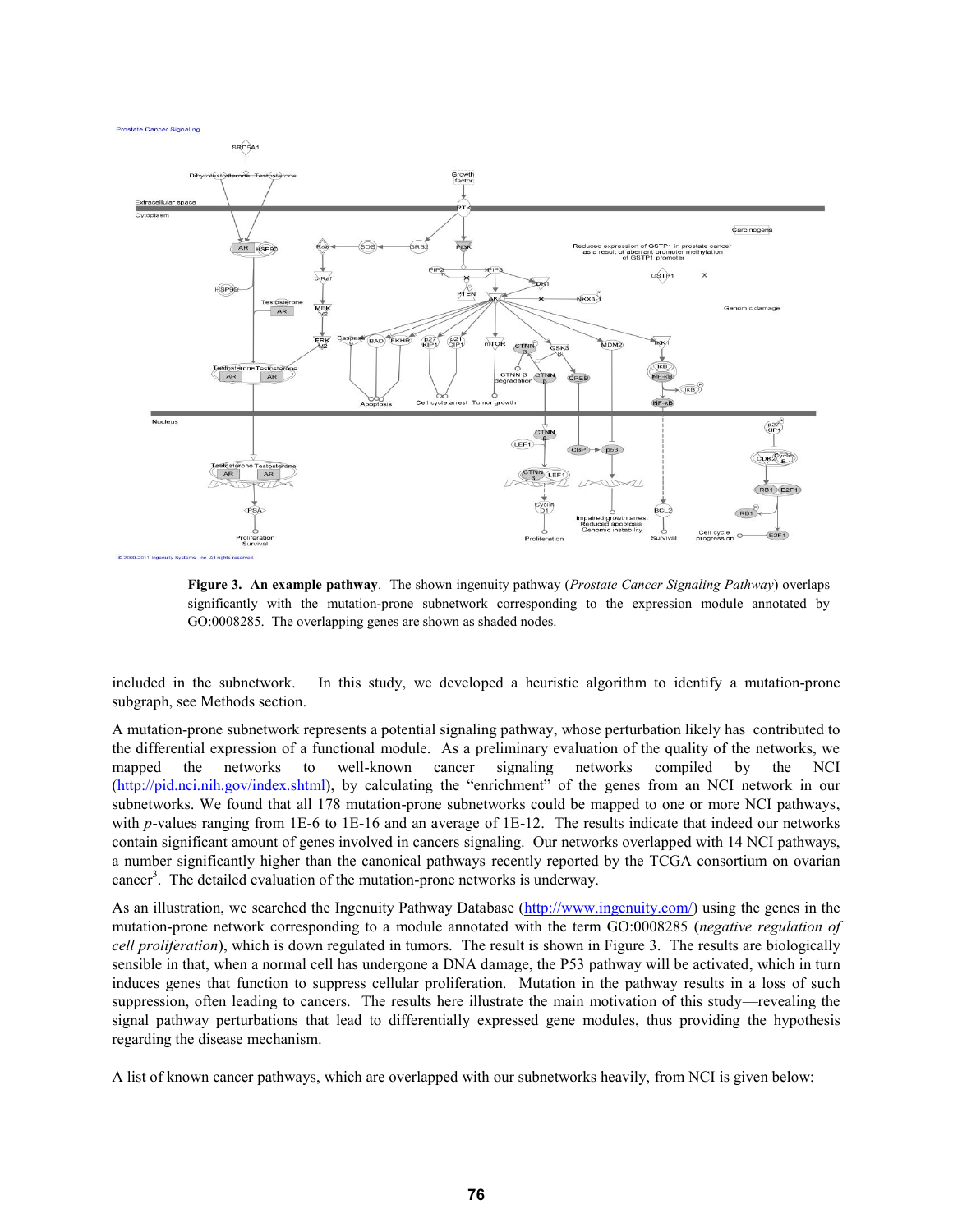Direct p53 effectors CD40/CD40L signaling Regulation of nuclear SMAD2/3 signaling ATR signaling pathway BCR signaling pathway Signaling events mediated by HDAC Class I E2F transcription factor network Notch-mediated HES/HEY network BARD1 signaling events Regulation of Telomerase IL2-mediated signaling events Regulation of retinoblastoma protein Regulation of nuclear beta catenin signaling and target gene transcription Glucocorticoid receptor regulatory network

#### **4. Conclusion and future work**

In this study, we developed a novel approach to integrate genome data with functional genome data from the TCGA data to reveal perturbed signaling pathways in cancers. The main thrust of this study was to unify knowledge mining with data mining, so that we can use the functional genomic data as a readout to delineate specific signaling pathway perturbation underlying each tumor. The capability of revealing which pathways are perturbed in each tumor will enable researchers to investigate the disease mechanisms of different subtype of ovarian cancers.

In this paper, we only considered the perturbation of somatic mutations to the signaling pathways and did not take into account of the disturbance of other factors, such as gene copy number variance, methylation, and SNP. In next step, we will include such information into our research and study how SNP and methylation affect the cancer cells.

**Acknowledgements:** This research is partially supported by the following NLM grants: 5R01LM010144 and 5R01LM009153.

#### **References**

- **1.** Hanahan D, Weinberg RA. Hallmarks of cancer: the next generation. *Cell.* Mar 4 2011;144(5):646-674.<br>**2.** TCGA. Comprehensive genomic characterization defines human glioblastoma genes and core
- **2.** TCGA. Comprehensive genomic characterization defines human glioblastoma genes and core pathways. *Nature.* Oct 23 2008;455(7216):1061-1068.
- **3.** TCGA. Integrated genomic analyses of ovarian carcinoma. *Nature.* Jun 30 2011;474(7353):609-615.
- **4.** Hudson TJ, Anderson W, Artez A, et al. International network of cancer genome projects. *Nature.* Apr 15 2010;464(7291):993-998.
- **5.** Kan Z, Jaiswal BS, Stinson J, et al. Diverse somatic mutation patterns and pathway alterations in human cancers. *Nature.* Vol 4662010:869-873.
- **6.** Stratton MR, Campbell PJ, Futreal PA. The cancer genome. *Nature.* Vol 4582009:719-724.
- **7.** Vandin F, Upfal E, Raphael BJ. De novo discovery of mutated driver pathways in cancer. *Genome Research*2011:1-12.
- **8.** Ashburner M, Ball CA, Blake JA, et al. Gene ontology: tool for the unification of biology. The Gene Ontology Consortium. *Nat Genet.* May 2000;25(1):25-29.
- **9.** Muller B, Richards AJ, Jin B, Lu X. GOGrapher: A Python library for GO graph representation and analysis. *BMC Res Notes.*  2009;2:122.
- **10.** Jin B, Lu X. Identifying informative subsets of the Gene Ontology with information bottleneck methods. *Bioinformatics.* Oct 1 2010;26(19):2445-2451.
- **11.** Stark C, Breitkreutz BJ, Chatr-Aryamontri A, et al. The BioGRID Interaction Database: 2011 update. *Nucleic Acids Res.* Jan 2011;39(Database issue):D698-704.
- **12.** Kelley BP, Sharan R, Karp RM, et al. Conserved pathways within bacteria and yeast as revealed by global protein network alignment. *Proc Natl Acad Sci U S A.* Sep 30 2003;100(20):11394-11399.
- **13.** Madeira SC, Oliveira AL. Biclustering algorithms for biological data analysis: a survey. *IEEE/ACM Trans Comput Biol Bioinform.*  Jan-Mar 2004;1(1):24-45.